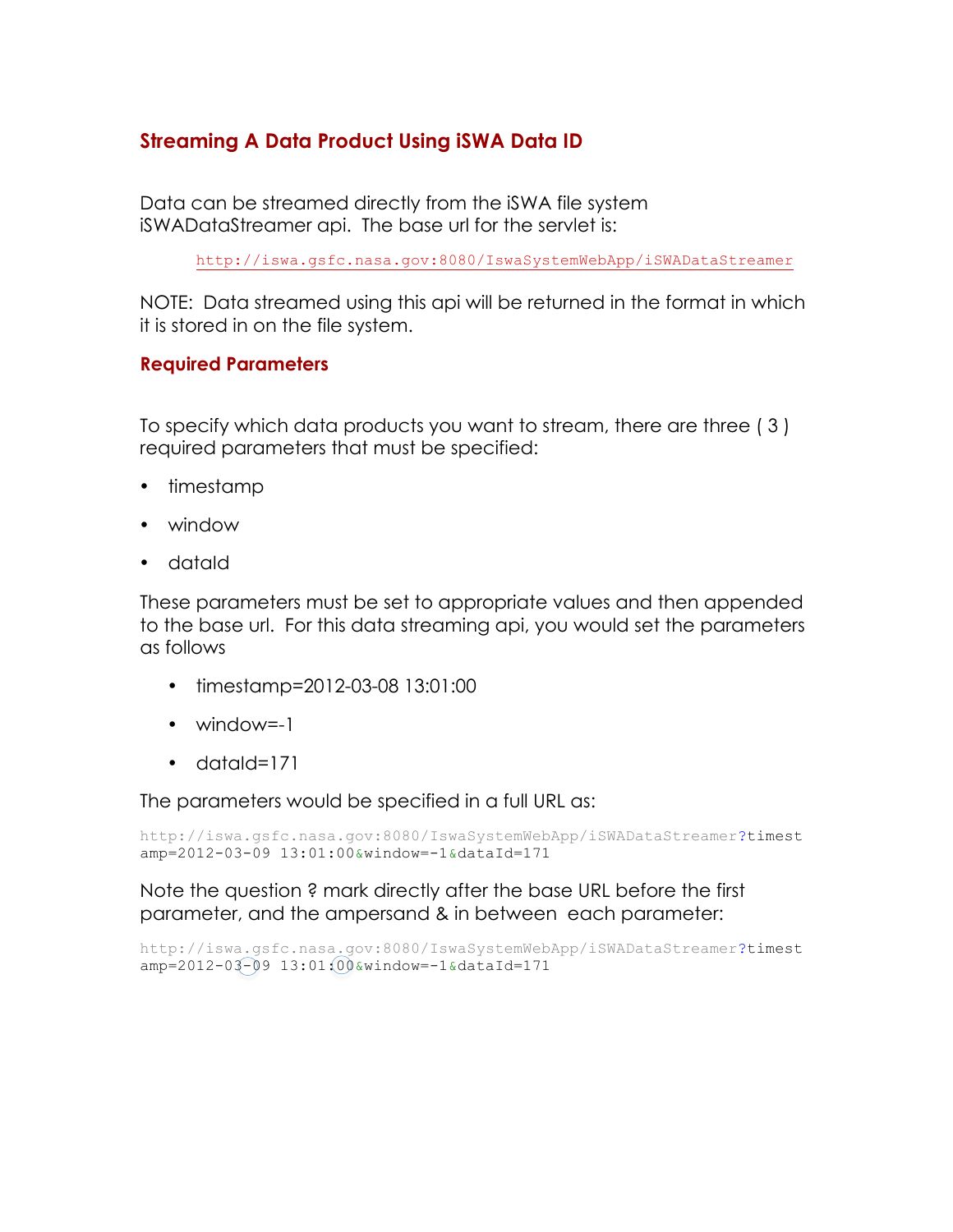# **Modifying Parameters**

The the base URL for the Data Streaming resource is:

http://iswa.gsfc.nasa.gov:8080/IswaSystemWebApp/iSWADataStreamer

…and it accepts three ( 3 ) parameters i.e.:

timestamp - used to specify a target date and time to retrieve a selected data source i.e. 2010-05-13 00:44:00

window - used to fine tune the date search method. If the window < 0, the most recent data whose timestamp is less than the specified date will be returned. So if the timestamp is set to a future date i.e. 2038-01-23%2000:44:00 and the window option is set to -1, this will always return the latest/most recent data.

If the window=0, then only data will be returned if the timestamp EXACTLY matches the specified date.

If the window>0, the most recent data within the date range of the specified timestamp +- the window will be returned. This constrains the results in case you don't want data that is too old.

dataId - a unique data identifier used to select a specific data product

Please note that the window option for values > 0 are still being developed and may not be available. Window option values equal to zero and less than zero should currently work fine. Also, we have not implemented any individual access policies yet so this and any previous data feeds that have been unlocked are unlocked for everyone with the corresponding streamer url and data id.

Some browsers require %20 for the space 2015-11-18%2015:00:00

You may include fractions of second 2015-11-18%2015:00:00.0

Day and month must have 2 digits 2015-11-05%2015:00:00.0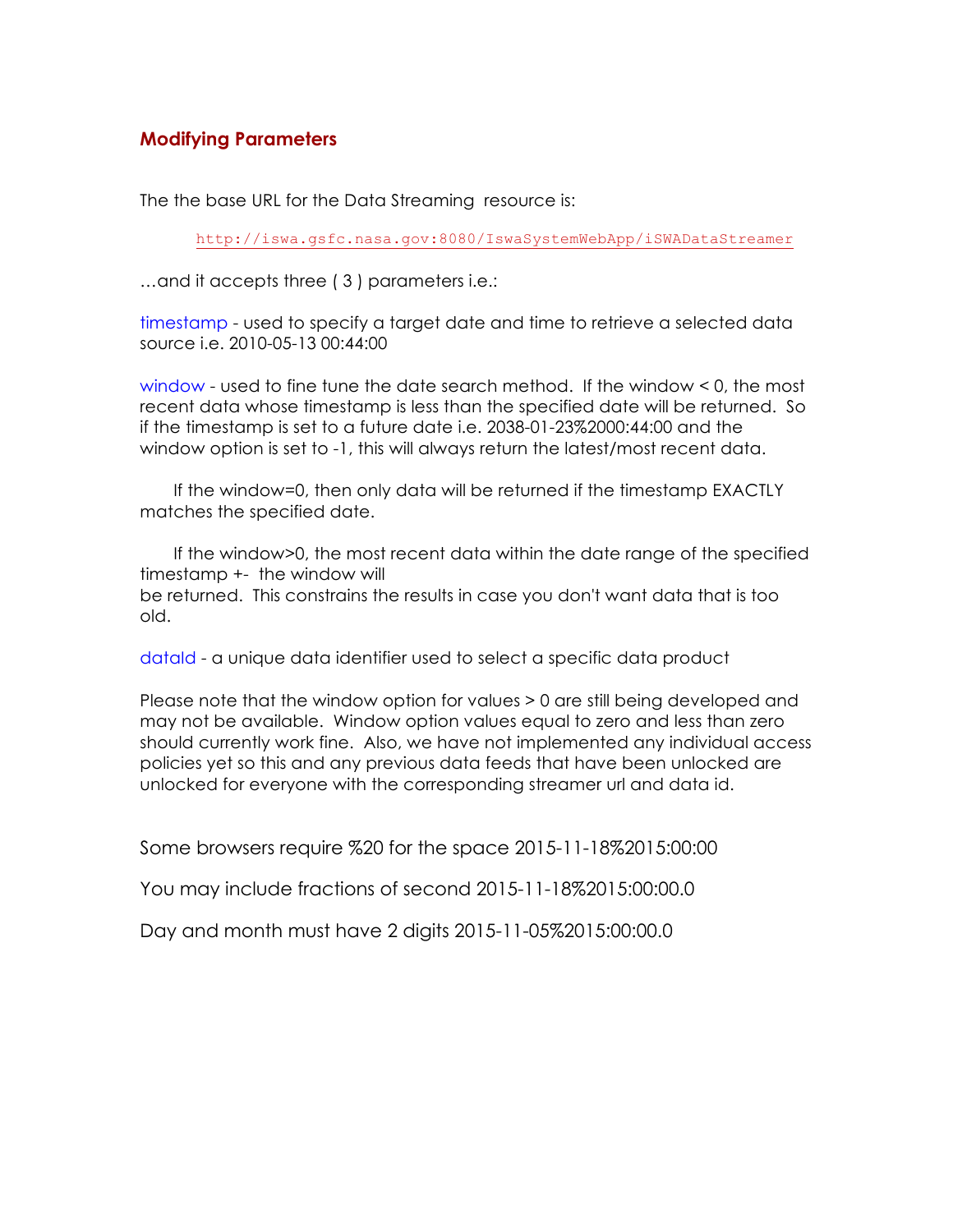# **Streaming The Exact Date String for a corresponding iSWADataStreaming Call**

There are instances when you would like to know the exact timestamp that is associated with a data product that has been returned. For cases like these, you can request iSWA to return the exact timestamp for a given data set and url parameter for example:

If you use the following request ( iSWADataStreamer ) to pull the latest Connectivity data:

http://iswa.gsfc.nasa.gov:8080/IswaSystemWebApp/iSWADataStreamer? timestamp=2038-01-23%2000:44:00&window=-1&dataId=2

...you can use ( iSWADataDateStreamer ) to get the exact timestamp associated with the above request :

http://iswa.gsfc.nasa.gov:8080/IswaSystemWebApp/iSWADataDateStreamer?ti mestamp=2038-01-23%2000:44:00&window=-1&dataId=2

## **EXAMPLES** MO\_TOT1 (4 day) on or before 2015-11-18 2015:00:00.0

http://iswa.ccmc.gsfc.nasa.gov/IswaSystemWebApp/iSWADataStreamer?dataId =999&timestamp=2015-11-18%2015:00:00.0&window=-1

SIDC\_operator\_v2 on or after 2015-11-18

http://iswa.ccmc.gsfc.nasa.gov/IswaSystemWebApp/iSWADataStreamer?dataId =980&timestamp=2015-11-18%2015:00:00.0&window=-1

#### **Flare Scoreboard dataIds**

SIDC\_operator\_v2:

http://iswa.ccmc.gsfc.nasa.gov/IswaSystemWebApp/iSWADataStreamer?dataId =980&timestamp=2015-11-18%2015:00:00.0&window=-1

BoM\_flare1:

http://iswa.ccmc.gsfc.nasa.gov/IswaSystemWebApp/iSWADataStreamer?dataI d=987&timestamp=2015-11-18%2015:00:00.0&window=-1

ASSA\_1:

http://iswa.ccmc.gsfc.nasa.gov/IswaSystemWebApp/iSWADataStreamer?dataI d=989&timestamp=2015-11-18%2015:00:00.0&window=-1

Flare Ensemble:

http://iswa.ccmc.gsfc.nasa.gov/IswaSystemWebApp/iSWADataStreamer?dataI